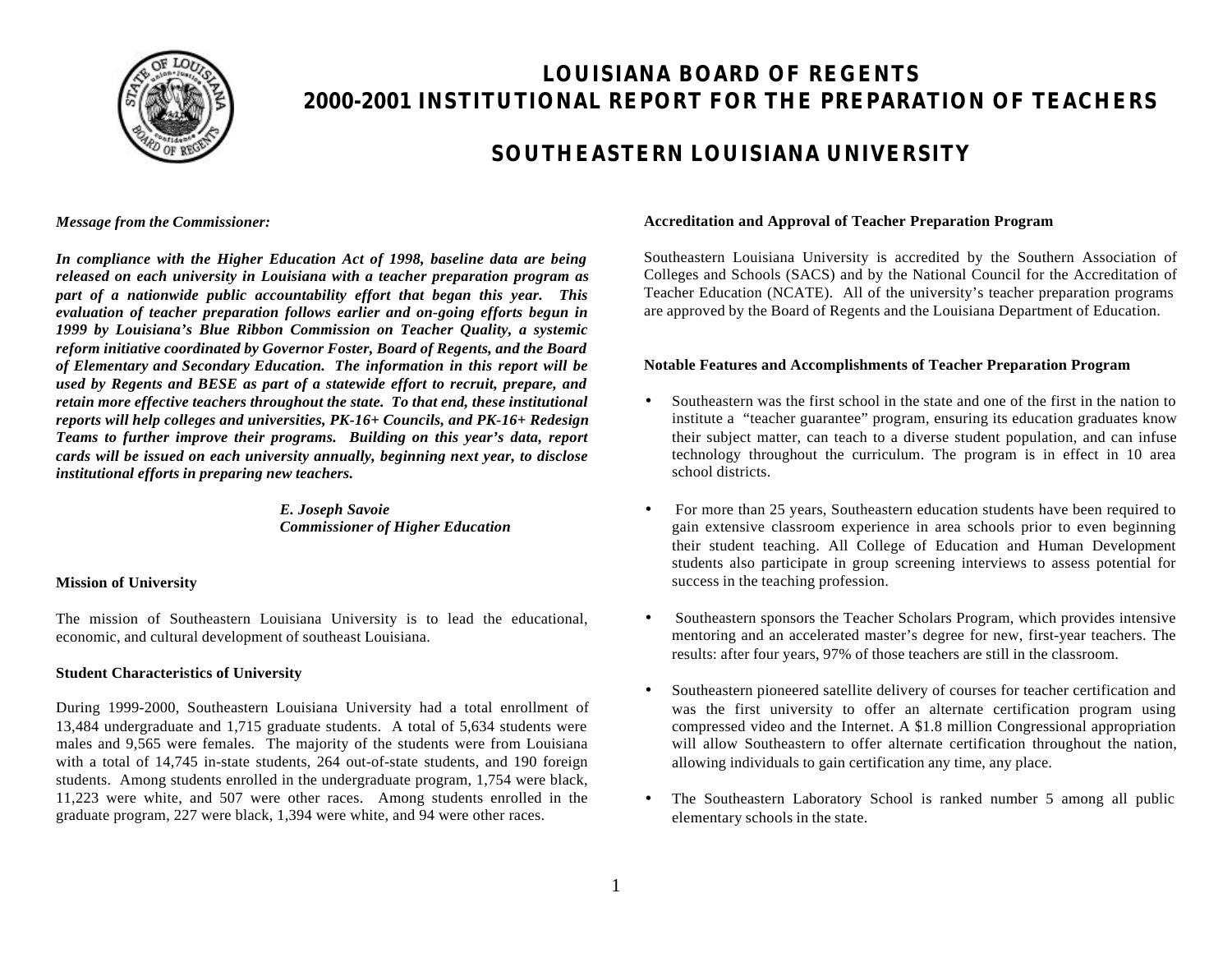### **Notable Features and Accomplishments of Teacher Preparation Program (Cont')**

- Historically, Southeastern ranks near the top in the number of teachers certified in the state. The Louisiana "Teachers of the Year" for the last three years have been Southeastern graduates, and Southeastern is ranked number two in the state for the number of graduates who are nationally board certified.
- Southeastern's mentor teachers, who supervise the student teachers in area schools, have benefited from high quality professional development programs, such as the university's Early Literacy Initiative, conducted as a summer institute and which has become a statewide model for its positive results in student achievement.
- The state's only Principal Internship Program for all new public school principals is conducted at Southeastern, blending business management training from the College of Business and Technology with the leadership curriculum offered through the College of Education and Human Development.
- The College of Education and Human Development has benefited from increased external funding over the past several years, reaching a level of \$2.4 million in grants for 1999-2000.

#### **Teacher Preparation Program Label**

The following labels will be assigned to all teacher preparation programs in Louisiana during April 2002 in conjunction with Louisiana's new Teacher Preparation Accountability System: Exemplary, Quality, Satisfactory, At-Risk, and Low-Performing. Labels have not been assigned to universities in this institutional report.

#### **Teacher Preparation Program Data**

The following data have been provided about the teacher preparation program.

1. Total number of students formally admitted to the regular teacher 925 preparation program and enrolled in one or more courses during academic year 1999-2000 including all areas of teaching specialization.

## **Teacher Preparation Program Data (Cont'd)**

| 2. |                | Total number of students enrolled in the regular teacher preparation<br>program and alternate certification program including all areas of<br>teaching specialization who participated in programs of supervised<br>student teaching or supervised internships during Summer 1999,<br>Fall 1999 and/or Spring 2000. | 300    |
|----|----------------|---------------------------------------------------------------------------------------------------------------------------------------------------------------------------------------------------------------------------------------------------------------------------------------------------------------------|--------|
| 3. |                | Supervising faculty for supervised student teaching and internship<br>experiences.                                                                                                                                                                                                                                  |        |
|    | a.             | Number of appointed full time faculty in professional education<br>who supervised student teaching/internship experiences during<br>Summer 1999, Fall 1999, and Spring 2000.                                                                                                                                        | 34     |
|    | $\mathbf{b}$ . | Number of appointed part-time faculty in professional<br>education who supervised student teaching/internship experiences<br>during Summer 1999, Fall 1999, and Spring 2000.                                                                                                                                        | $\tau$ |
|    | c.             | Number of appointed part-time faculty in professional education,<br>not otherwise employed by the institution, who supervised<br>student teaching/internship experiences during Summer 1999,<br>Fall 1999, and Spring 2000.                                                                                         | 30     |
|    | d.             | Total number of supervising faculty for the teacher preparation<br>program during 1999-2000.                                                                                                                                                                                                                        | 71     |
| 4. |                | Student/faculty ratio for student teaching and internship experiences.                                                                                                                                                                                                                                              | 4:1    |
| 5. |                | Student participation in student teaching.                                                                                                                                                                                                                                                                          |        |
|    | a.             | Average number of hours per week required of student<br>participation in supervised student teaching during academic<br>year 1999-2000.                                                                                                                                                                             | 30     |
|    | b.             | Total number of weeks per semester of supervised student<br>teaching required for student teaching during academic<br>year 1999-2000.                                                                                                                                                                               | 15     |
|    | c.             | Total number of hours required during academic year<br>1999-2000 for student teaching.                                                                                                                                                                                                                              | 450    |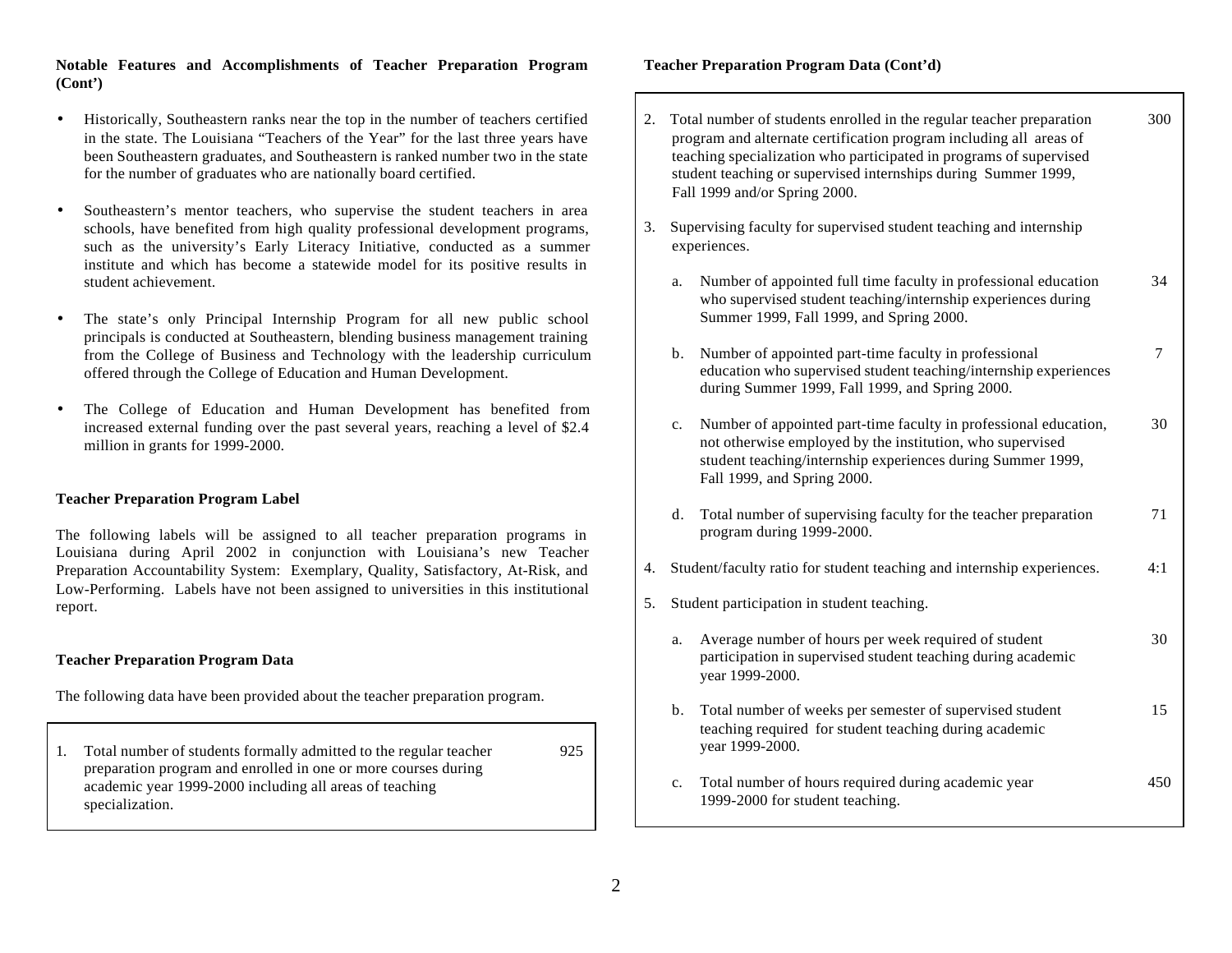| Educational<br><b>Testing Service</b>                                                              |                                     | <b>HEA - Title II</b><br>1999-2000 Academic<br>Year |                                                      | <b>LOUISIANA BOARD OF REGENTS</b><br>2000-2001 INSTITUTIONAL<br><b>REPORT FOR THE PREPARATION</b><br><b>OF TEACHERS</b> |                                              |                                        |                                      |  |
|----------------------------------------------------------------------------------------------------|-------------------------------------|-----------------------------------------------------|------------------------------------------------------|-------------------------------------------------------------------------------------------------------------------------|----------------------------------------------|----------------------------------------|--------------------------------------|--|
| <b>Institution Name</b>                                                                            |                                     | Southeastern Louisiana University                   |                                                      |                                                                                                                         |                                              |                                        |                                      |  |
| <b>Institution Code</b>                                                                            |                                     | 6656                                                |                                                      | <b>Single-Assessment Institution Level</b>                                                                              |                                              |                                        |                                      |  |
| <b>State</b>                                                                                       | Louisiana                           |                                                     |                                                      | Pass-Rate Data: Regular Teacher                                                                                         |                                              |                                        |                                      |  |
| <b>Number of Program Completers Submitted</b>                                                      |                                     | 244                                                 |                                                      | <b>Preparation Program</b>                                                                                              |                                              |                                        |                                      |  |
| Number of program Completers found, matched,<br>and used in passing rate Calculations $^{\dagger}$ |                                     | 243                                                 |                                                      |                                                                                                                         |                                              |                                        | March 23, 2001                       |  |
|                                                                                                    |                                     |                                                     |                                                      |                                                                                                                         |                                              | <b>Statewide</b>                       |                                      |  |
| <b>Type of Assessment</b>                                                                          | Assessment<br>Code<br><b>Number</b> | <b>Number</b><br><b>Taking</b><br><b>Assessment</b> | <b>Number</b><br><b>Passing</b><br><b>Assessment</b> | <b>Institutional</b><br><b>Pass Rate</b>                                                                                | <b>Number</b><br><b>Taking</b><br>Assessment | <b>Number</b><br>Passing<br>Assessment | <b>Statewide</b><br><b>Pass Rate</b> |  |
| <b>Basic Skills</b>                                                                                |                                     |                                                     |                                                      |                                                                                                                         |                                              |                                        |                                      |  |
| COMMUNICATION SKILLS                                                                               | 500                                 | 234                                                 | 234                                                  | 100%                                                                                                                    | 1928                                         | 1918                                   | 99%                                  |  |
| <b>GENERAL KNOWLEDGE</b>                                                                           | 510                                 | 235                                                 | 235                                                  | 100%                                                                                                                    | 1916                                         | 1899                                   | 99%                                  |  |
| <b>PPST READING</b>                                                                                | 710                                 |                                                     |                                                      |                                                                                                                         | 18                                           | 15                                     | 83%                                  |  |
| <b>CBT READING</b>                                                                                 | 711                                 | $\mathbf{1}$                                        |                                                      |                                                                                                                         | 32                                           | 29                                     | 91%                                  |  |
| <b>PPST WRITING</b>                                                                                | 720                                 |                                                     |                                                      |                                                                                                                         | 20                                           | 16                                     | 80%                                  |  |
| <b>CBT WRITING</b>                                                                                 | 721                                 | $\mathbf{1}$                                        |                                                      |                                                                                                                         | 30                                           | 26                                     | 87%                                  |  |
| <b>PPST MATHEMATICS</b>                                                                            | 730                                 |                                                     |                                                      |                                                                                                                         | 22                                           | 16                                     | 73%                                  |  |
| <b>CBT MATHEMATICS</b>                                                                             | 731                                 | $\mathbf{1}$                                        |                                                      |                                                                                                                         | 48                                           | 43                                     | 90%                                  |  |
| <b>Professional Knowledge</b>                                                                      |                                     |                                                     |                                                      |                                                                                                                         |                                              |                                        |                                      |  |
| <b>PROFESSIONAL KNOWLEDGE</b>                                                                      | 520                                 | 172                                                 | 172                                                  | 100%                                                                                                                    | 1415                                         | 1386                                   | 98%                                  |  |
| PRINCIPLES LEARNING & TEACHING K-6                                                                 | 522                                 | 41                                                  | 39                                                   | 95%                                                                                                                     | 330                                          | 281                                    | 85%                                  |  |
| PRINCIPLES LEARNING & TEACHING 7-12                                                                | 524                                 | 24                                                  | 22                                                   | 92%                                                                                                                     | 216                                          | 183                                    | 85%                                  |  |
| <b>Academic Content Areas</b>                                                                      |                                     |                                                     |                                                      |                                                                                                                         |                                              |                                        |                                      |  |
| EDUCATION IN THE ELEMENTARY SCHOOL                                                                 | 010                                 | 93                                                  | 93                                                   | 100%                                                                                                                    | 694                                          | 667                                    | 96%                                  |  |
| ELEM ED CURR INSTRUC ASSESSMENT                                                                    | 011                                 | 54                                                  | 51                                                   | 94%                                                                                                                     | 450                                          | 373                                    | 83%                                  |  |
| ELEM ED CONTENT AREA EXERCISES                                                                     | 012                                 | 54                                                  | 53                                                   | 98%                                                                                                                     | 445                                          | 421                                    | 95%                                  |  |
| <b>EARLY CHILDHOOD EDUCATION</b>                                                                   | 020                                 |                                                     |                                                      |                                                                                                                         | 77                                           | 76                                     | 99%                                  |  |
| <b>BIOLOGY AND GENERAL SCIENCE</b>                                                                 | 030                                 | 10                                                  | 10                                                   | 100%                                                                                                                    | 52                                           | 47                                     | 90%                                  |  |
| <b>ENGLISH LANGUAGE AND LITERATURE</b>                                                             | 040                                 | $\overline{c}$                                      |                                                      |                                                                                                                         | 65                                           | 56                                     | 86%                                  |  |
| <b>ENG LANG LIT COMP CONTENT KNOWLEDGE</b>                                                         | 041                                 | 3                                                   |                                                      |                                                                                                                         | 66                                           | 48                                     | 73%                                  |  |

The number of program completers found, matched and used in the passing rate calculation will not equal the sum of the column labeled "Number taking assessment" since a completer can take more than one assessment.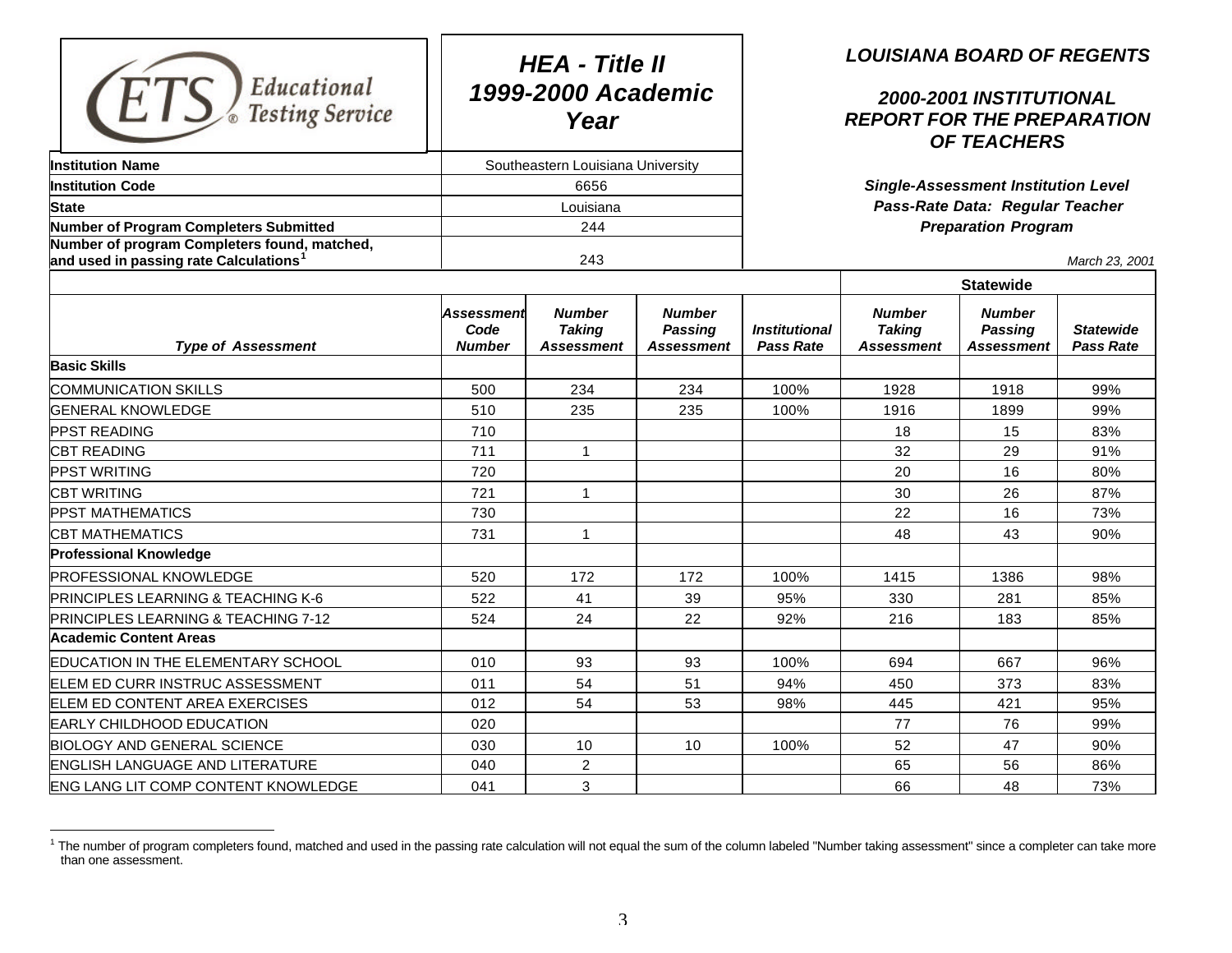| Educational<br><b>Testing Service</b>                                                             |                                     | <b>HEA - Title II</b><br>1999-2000 Academic<br>Year |                                               |                                                                                                                      | <b>LOUISIANA BOARD OF REGENTS</b><br>2000-2001 INSTITUTIONAL<br><b>REPORT FOR THE PREPARATION</b><br><b>OF TEACHERS</b> |                                               |                                      |  |  |
|---------------------------------------------------------------------------------------------------|-------------------------------------|-----------------------------------------------------|-----------------------------------------------|----------------------------------------------------------------------------------------------------------------------|-------------------------------------------------------------------------------------------------------------------------|-----------------------------------------------|--------------------------------------|--|--|
| <b>Institution Name</b>                                                                           |                                     | Southeastern Louisiana University                   |                                               |                                                                                                                      |                                                                                                                         |                                               |                                      |  |  |
| <b>Institution Code</b>                                                                           |                                     | 6656                                                |                                               | <b>Single-Assessment Institution Level</b><br>Pass-Rate Data: Regular Teacher<br><b>Preparation Program (Cont'd)</b> |                                                                                                                         |                                               |                                      |  |  |
| <b>State</b>                                                                                      |                                     | Louisiana                                           |                                               |                                                                                                                      |                                                                                                                         |                                               |                                      |  |  |
| Number of Program Completers Submitted                                                            |                                     | 244                                                 |                                               |                                                                                                                      |                                                                                                                         |                                               |                                      |  |  |
| Number of Program Completers found, matched,<br>and used in passing rate Calculation <sup>1</sup> |                                     | 243                                                 |                                               |                                                                                                                      | March 23, 2001                                                                                                          |                                               |                                      |  |  |
|                                                                                                   |                                     |                                                     |                                               |                                                                                                                      |                                                                                                                         | <b>Statewide</b>                              |                                      |  |  |
| <b>Type of Assessment</b>                                                                         | Assessment<br>Code<br><b>Number</b> | <b>Number</b><br><b>Taking</b><br>Assessment        | <b>Number</b><br><b>Passing</b><br>Assessment | <b>Institutional</b><br><b>Pass Rate</b>                                                                             | <b>Number</b><br><b>Taking</b><br>Assessment                                                                            | <b>Number</b><br><b>Passing</b><br>Assessment | <b>Statewide</b><br><b>Pass Rate</b> |  |  |
| <b>Academic Content Areas</b>                                                                     |                                     |                                                     |                                               |                                                                                                                      |                                                                                                                         |                                               |                                      |  |  |
| <b>ENG LANG LIT COMP PEDAGOGY</b>                                                                 | 043                                 | 3                                                   |                                               |                                                                                                                      | 54                                                                                                                      | 50                                            | 93%                                  |  |  |
| <b>MATHEMATICS</b>                                                                                | 060                                 | 5                                                   |                                               |                                                                                                                      | 60                                                                                                                      | 49                                            | 82%                                  |  |  |
| CHEM PHYSICS AND GENERAL SCIENCE                                                                  | 070                                 |                                                     |                                               |                                                                                                                      | 10                                                                                                                      | 6                                             | 60%                                  |  |  |
| <b>SOCIAL STUDIES</b>                                                                             | 080                                 | 5                                                   |                                               |                                                                                                                      | 58                                                                                                                      | 51                                            | 88%                                  |  |  |
| SOCIAL STUDIES: CONTENT KNOWLEDGE                                                                 | 081                                 | 9                                                   |                                               |                                                                                                                      | 68                                                                                                                      | 53                                            | 78%                                  |  |  |
| SOCIAL STUDIES: INTERPRET MATERIALS                                                               | 083                                 | 9                                                   |                                               |                                                                                                                      | 63                                                                                                                      | 51                                            | 81%                                  |  |  |
| <b>PHYSICAL EDUCATION</b>                                                                         | 090                                 | 18                                                  | 18                                            | 100%                                                                                                                 | 132                                                                                                                     | 121                                           | 92%                                  |  |  |
| <b>BUSINESS EDUCATION</b>                                                                         | 100                                 | 3                                                   |                                               |                                                                                                                      | 32                                                                                                                      | 27                                            | 84%                                  |  |  |
| <b>MUSIC EDUCATION</b>                                                                            | 110                                 | 4                                                   |                                               |                                                                                                                      | 62                                                                                                                      | 55                                            | 89%                                  |  |  |
| <b>FRENCH</b>                                                                                     | 170                                 |                                                     |                                               |                                                                                                                      | 6                                                                                                                       |                                               |                                      |  |  |
| <b>GERMAN</b>                                                                                     | 180                                 |                                                     |                                               |                                                                                                                      |                                                                                                                         |                                               |                                      |  |  |
| <b>SPANISH</b>                                                                                    | 190                                 |                                                     |                                               |                                                                                                                      | 3                                                                                                                       |                                               |                                      |  |  |
| <b>Other Content Areas</b>                                                                        |                                     |                                                     |                                               |                                                                                                                      |                                                                                                                         |                                               |                                      |  |  |
| <b>HOME ECONOMICS EDUCATION</b>                                                                   | 120                                 | 1                                                   |                                               |                                                                                                                      | 14                                                                                                                      | 14                                            | 100%                                 |  |  |

**Educational**<br>Testing Service

 $\overline{a}$ 

*HEA - Title II 1999-2000 Academic Year*

 *LOUISIANA BOARD OF REGENTS*

 *2000-2001 INSTITUTIONAL REPORT FOR THE PREPARATION OF TEACHERS*

<sup>&</sup>lt;sup>1</sup> The number of program completers found, matched and used in the passing rate calculation will not equal the sum of the column labeled "Number taking assessment" since a completer can take more than one assessment.